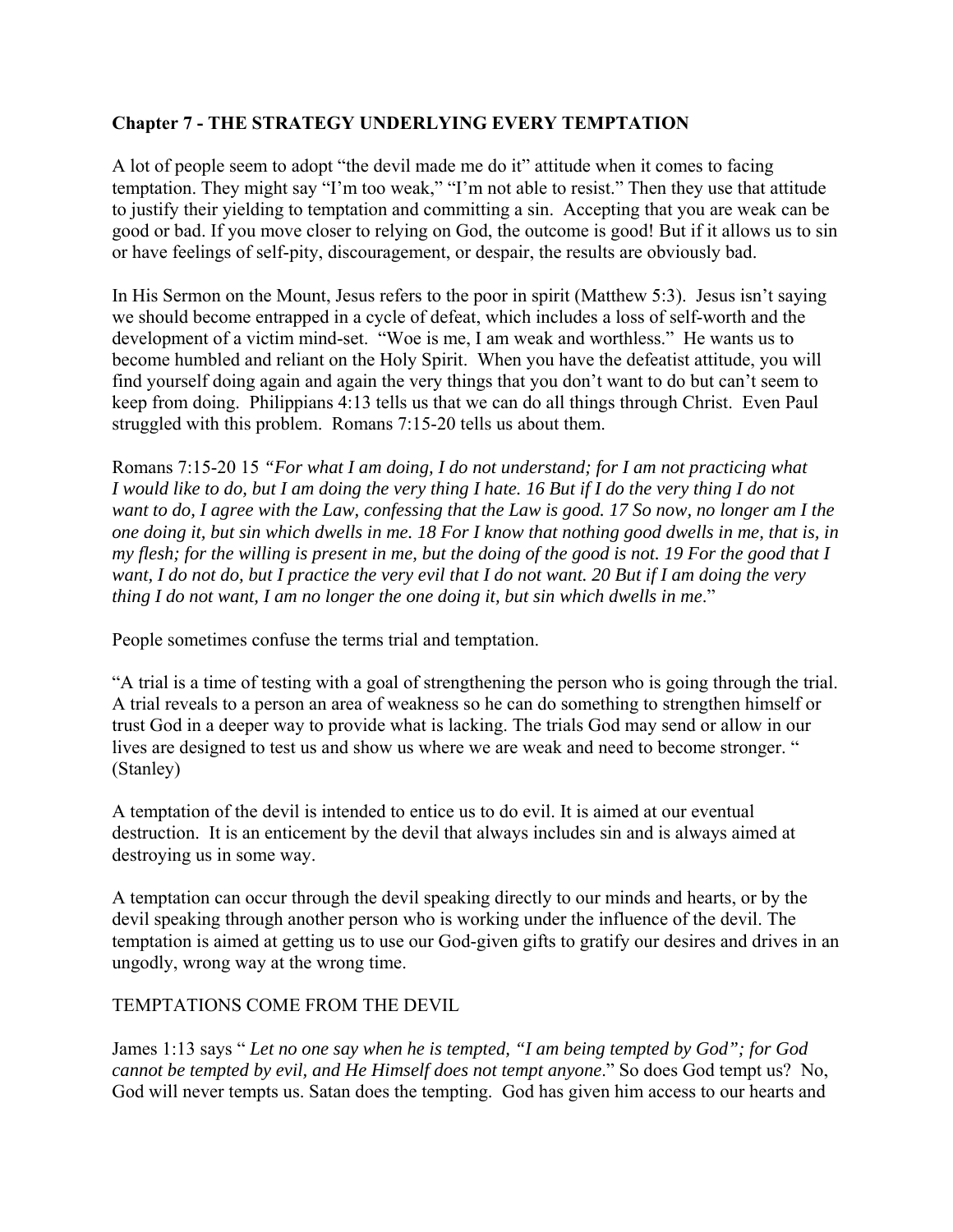minds to plant temptations and ideas. Sometimes he speaks directly but sometimes he speaks through others who are used by the devil to deliver his message to us. The devil may plant an ungodly idea in a person's mind, not to entice him to commit sin, but to get them to suggest the idea to someone else.

Jesus warned us against this very practice. Read Matthew 18:1–7*.* Verse 6 says, "*but whoever causes one of these little ones who believe in Me to stumble, it would be better for him to have a heavy millstone hung around his neck, and to be drowned in the depth of the sea*." This verse 6 tells us that we are not to cause someone else to stumble. He is not just talking about children in the physical realm, but also to those who are young in their faith. In other words, don't cause a weaker person to stumble and sin.

#### TEMPTATIONS MAY BE AIMED AT OUR GOD-GIVEN GIFTS

The devil will attack you in your time of need. The need may be emotional, physical or spiritual. The attack or temptation may be aimed at one of your strengths. For example, the devil might come to a believer at their job at a time when that person is feeling a need to receive greater recognition and appreciation. The devil does not come with the lie, "You really aren't good worker." No! He usually comes with the lie, "You should get a promotion."

As another example, the devil might come to a woman who is seeking to do everything in her power to be the best wife, mother, and homemaker she can be. His attack may come in the form of a lie. Such as, "Your husband should be complimenting you more and doing nicer things for you. He doesn't deserve you. You are way too good for him."

#### TEMPTATIONS ARE ENTICEMENTS TO MEET GOD-GIVEN DESIRES AND DRIVES IN AN UNGODLY OR WRONG WAY

The devil may say to you when you are feeling underappreciated,

"You need to promote yourself more." "You need to speak up for yourself."

He may cause you to compare yourself to someone else and think, "The boss is playing favorites." "I deserved that promotion."

The devil will say to the undervalued wife, "You know, there are men who would certainly appreciate you more than your husband appreciates you. In fact . . ."

The devil's lie is always, "You need this. You deserve it. You should take steps to have what you need and deserve."

Many people think that if they believe that God wants me to have something, then why wait on Him. They work very quickly to get what they know God has in store for them NOW. They don't wait for God's perfect timing.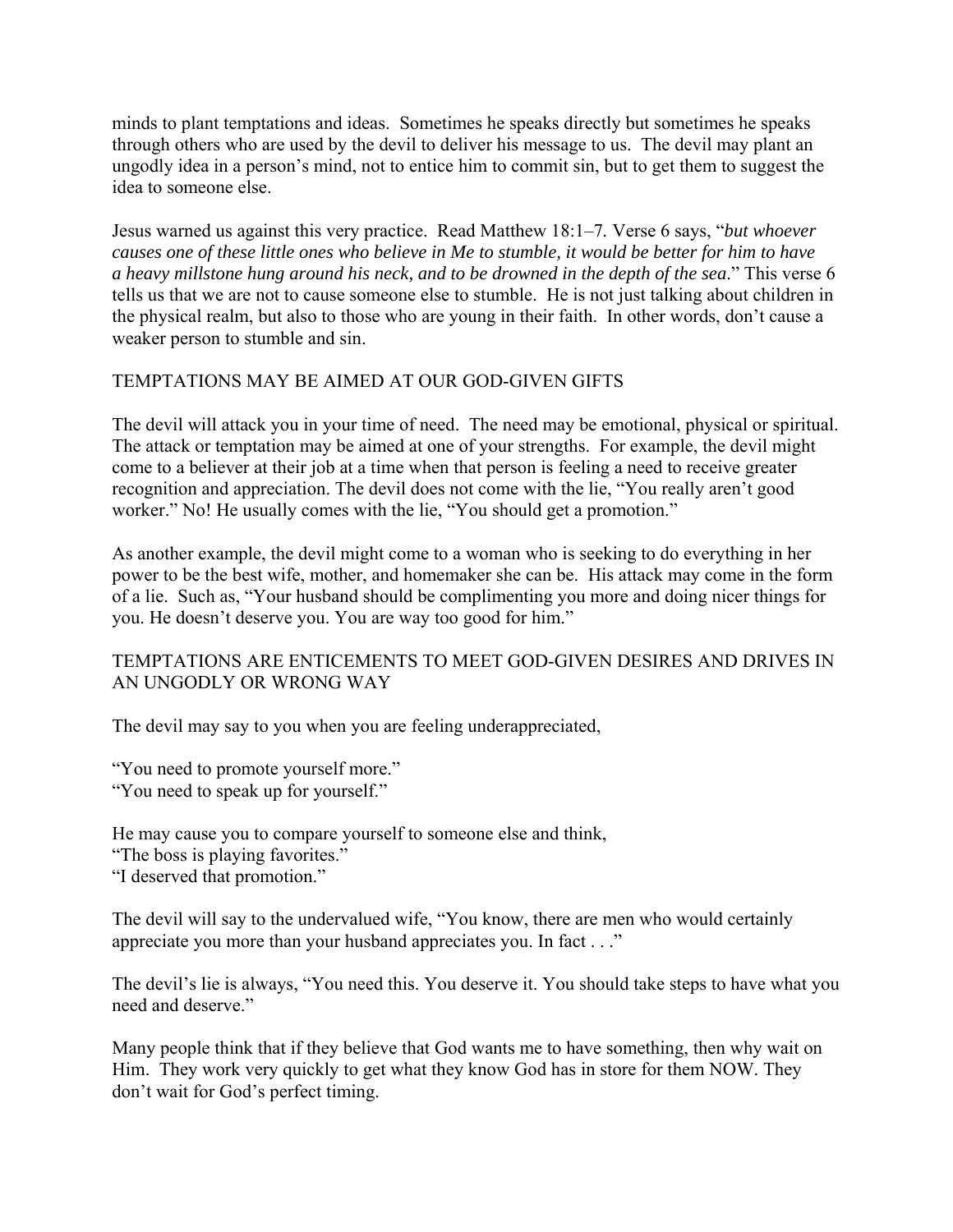Consider what Rebekah and her son, Jacob did to get Esau's birthright. God's plan was to give the birthright to Jacob without any scheming or trickery. But they did not trust God but took it into their own hands. It would have happened in God's perfect timing but they made sure it happened. They gave God a little help. Have you seen people do this?

#### TEMPTATIONS COME TO EVERYONE

Nobody is beyond temptation. Nobody is immune to it or shielded from it. Nobody can live a life without facing temptation. Jesus was tempted.

Adam and Eve were in the Garden of Eden at the time the devil tempted them. They were in a perfect environment, and they were absolutely sinless initially. They were able to speak face to face with God.

# THE DEVIL HAS A STRATEGY

The devil has a specific strategy. He doesn't operate in a haphazard way. Satan's foremost strategy is revealed in his temptations of Adam and Eve in the Garden of Eden. He revealed to them just how subtle he can be in his manipulation and temptation, and also how devastating the consequences can be when a human being gives in to his temptations.

## STRATEGIC MOVE #1: A FOCUS ON NEEDS

Satan directs us to a specific need or desire in our lives. Each of us has a unique set of needs and desires, and some needs and desires are stronger than others. The devil focuses on our strongest need and desire. Some people question, "Is the devil omniscient—does he know all things about me?" No, his knowledge is limited. He observes the way you live!

First, the devil tells you that you have a need that God can't meet. Eve did not need anything in the Garden of Eden. God supplied all her needs. She even got to speak to Him directly.

Second, the devil tells you that he is can meet your need. The devil never claims that he can meet your need fully for the rest of your life without any negative consequences. He doesn't tell you the full truth about his capability of meeting your need.

The devil told Eve (Genesis 3:4-5): "*You will not certainly die," "For God knows that when you eat from it your eyes will be opened, and you will be like God, knowing good and evil*." The devil didn't tell Eve: Because of Eve fell for Satan's temptation all mankind will for thousands of years will be affected by your decision to eat of the forbidden fruit. Your relationship with Adam will be changed. Your relationship with God will be destroyed. The devil won't tell you the full consequences of the sin he entices you to commit.

## QUESTIONS TO ASK ABOUT YOUR NEEDINESS

Every person has four basic physical needs: food, water, air, and physical security.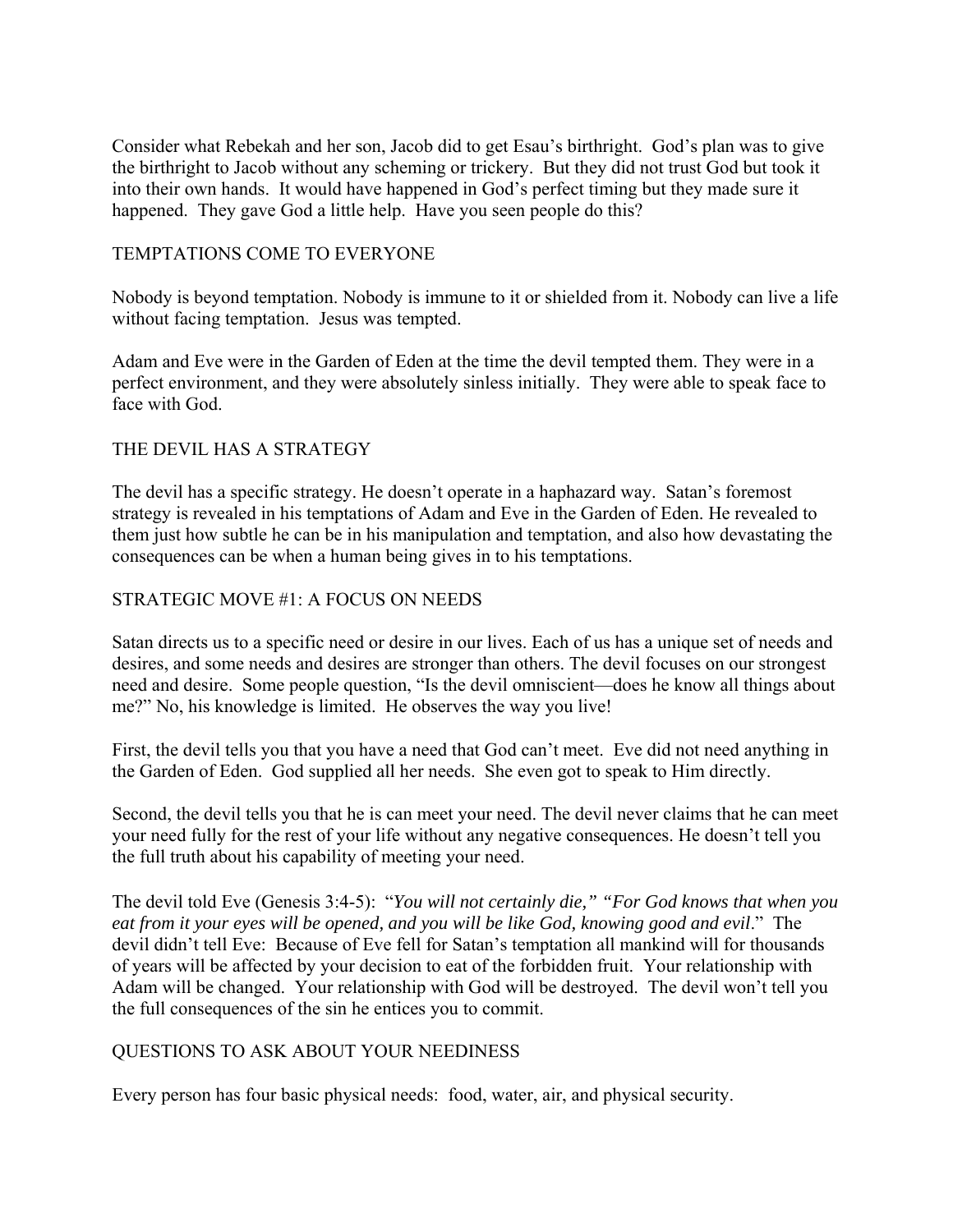Every person has four basic emotional needs: human love and acceptance, feelings of competency, praise or recognition that lead to feelings of worthiness, and purpose or usefulness.

Every person has four basic spiritual needs:

God's unconditional love, God's forgiveness of sins, the assurance of everlasting life, and an awareness of God's abiding presence that gives hope for the future and confidence that God is always in control.

John 3:16-17 tell us that God can meet all our spiritual needs. Jesus says, "*16 "For God so loved the world, that He gave His only begotten Son, that whoever believes in Him shall not perish, but have eternal life. 17 For God did not send the Son into the world to judge the world, but that the world might be saved through Him."* Through Jesus' work on the cross we have eternal life and salvation.

Jeremiah 29:11 tell us about God's assurance. God's plans are to prosper you and not to harm you, plans to give you hope and a future. Jeremiah 29:11 says, " *For I know the plans that I have for you,' declares the Lord, 'plans for welfare and not for calamity to give you a future and a hope."* 

God can meet your emotional needs. This is one of the jobs of the Holy Spirit in your life. He also does this by sending people into your life who can wrap their arms around you and love you, encourage you, build you up, applaud you, and help you discover your unique gifts and ways in which to use them for the greatest good—now and in eternity. In John's Gospel, chapters 14 through 17, Jesus repeatedly told His disciples that He would be with them and abide with them, and that they would be in Him and be comforted by the Holy Spirit in their lives. KJV calls Him the Comforter.

God gives us encouragement in Deuteronomy 31:6. It says, "*Be strong and courageous. Do not fear or be in dread of them, for it is the LORD your God who goes with you. He will not leave you or forsake you."* 

STRATEGIC MOVE #2: AN UNGODLY MEANS TO A GODLY END

Satan comes to you at your moment of greatest need with an urgent message that you can and should use an ungodly method or means to achieve a godly result. Satan's temptations always have a sense of urgency about them.

Read Matthew 7:7-12. "*7 "Ask, and it will be given to you; seek, and you will find; knock, and it will be opened to you. 8 For everyone who asks receives, and he who seeks finds, and to him who knocks it will be opened. 9 Or what man is there among you who, when his son asks for a loaf, will give him a stone? 10 Or if he asks for a fish, he will not give him a snake, will he? 11 If you then, being evil, know how to give good gifts to your children, how much more will your Father who is in heaven give what is good to those who ask Him! 12 "In everything, therefore, treat people the same way you want them to treat you, for this is the Law and the Prophets.*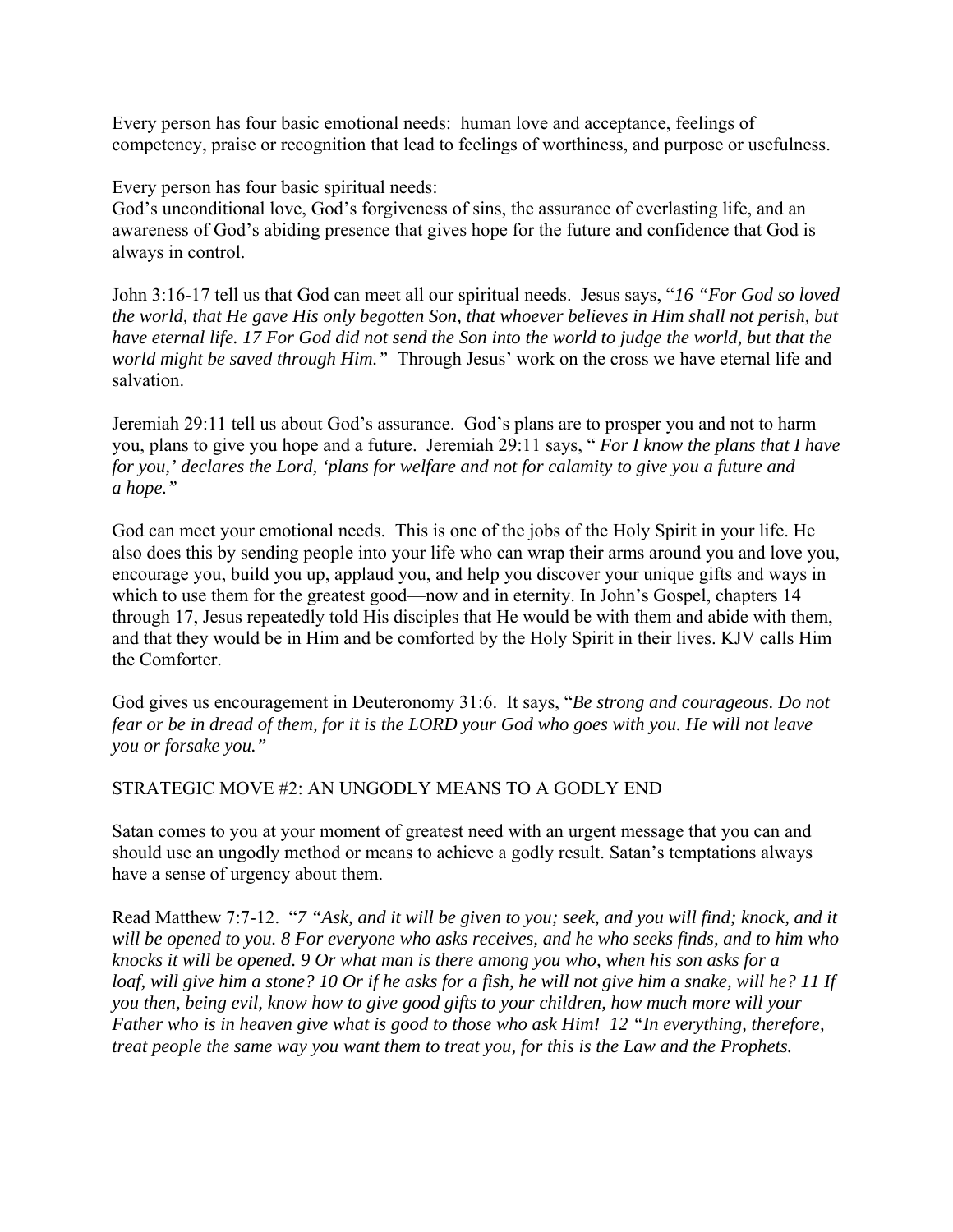Satan gets us to question whether God will meet a need. God will meet this need. He will do it in His way, in His timing, and He will do it in a way that is entirely for our eternal good without any negative consequences!

"Psychologists for years have advocated that people HALT. They know that if a person gets too hungry (H), too angry (A), too lonely (L), or too tired (T), he is in danger of emotional imbalance or continued depression. Before these negative situations can arise, make sure that you meet these physical and emotional needs to the best of your ability." (Stanley)

Take care of your physical body—eat and drink what is healthful. Get sufficient rest and relaxation. Work and spend your physical resources wisely to provide for yourself the adequate shelter and clothing you need.

Take care of your soul—your mind and emotions. Make friends and sustain those friendships. What does Philippians 4:8 tell us that we should focus on? *"whatever is true, whatever is noble, whatever is right, whatever is pure, whatever is lovely, whatever is admirable—if anything is excellent or praiseworthy—think about such things.*

## ENDS DON'T JUSTIFY MEANS

The devil's temptation nearly always presents an ungodly method to achieve a godly result. The truth of God is that the means are just as important as the end results and goals.

Luke 4:2-3 says*, "for forty days, being tempted by the devil. And He ate nothing during those days, and when they had ended, He became hungry. 3 And the devil said to Him, "If You are the Son of God, tell this stone to become bread.".* Satan attacked Jesus at the end of His fasting with a temptation regarding His immediate need, which was hunger. The devil desires for us to satisfy ourselves and, in so doing, to get off course from God's plan for our lives. If he can make it all about us, then he is winning.

## STRATEGIC MOVE #3: AN URGENT OPPORTUNITY

Satan often presents an opportunity for us to meet our need, right now. He wants us to solve the need ourselves without considering God. It is no coincidence that when you feel the hungriest, he brings across your path a commercial or billboard for the most appealing food items. The devil wants you to act immediately before you have any time to think through your decision.

Take the time to ask yourself some very basic questions. You know the answers!

Is this behavior wrong according to the Bible?

What have been the consequences in other peoples lives?

If I yield, how will this affect me?

Am I willing to pay the consequences of yielding?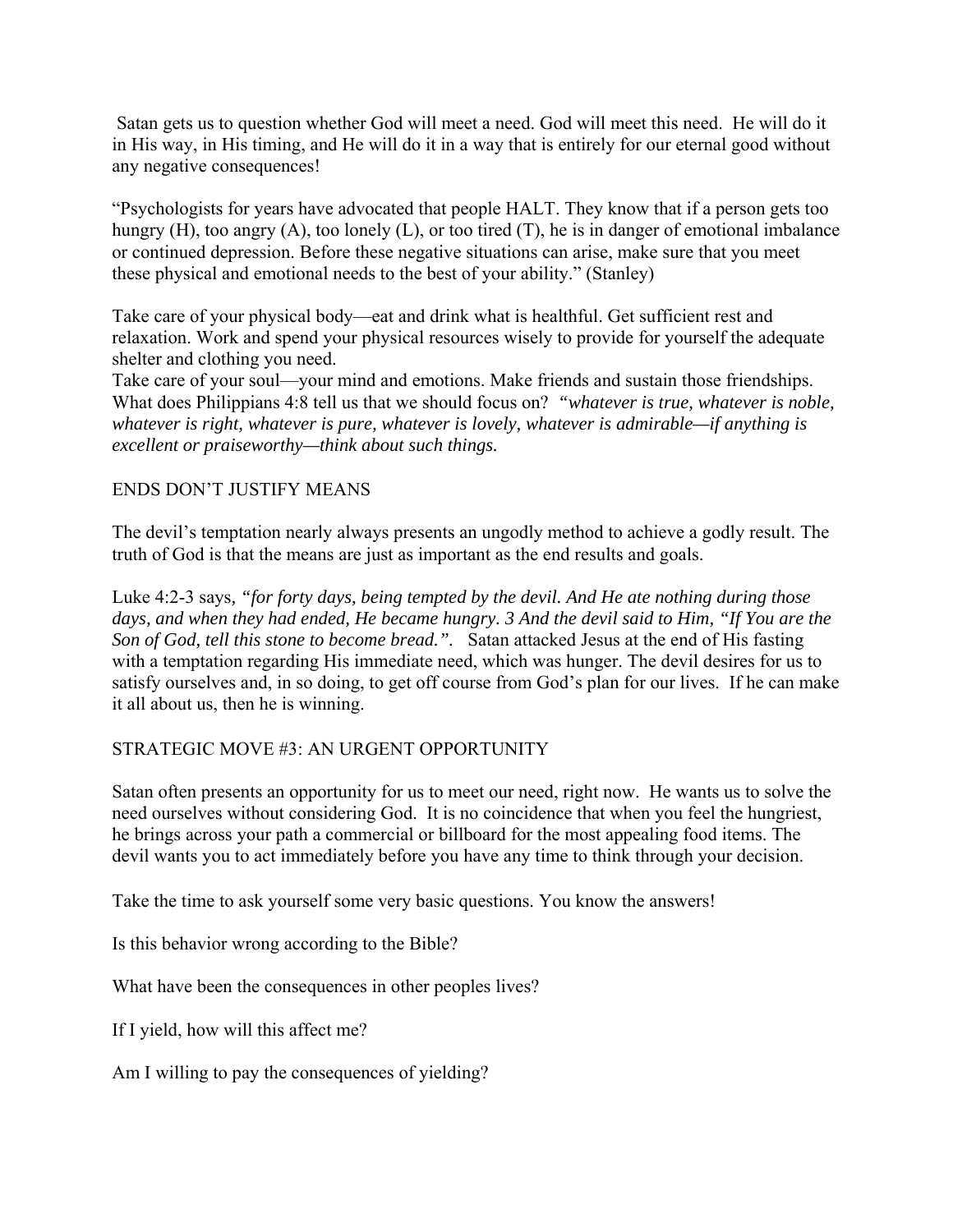Will yielding to this temptation satisfy me or stir up an even stronger desire?

Is yielding to this temptation a wise decision or a foolish one?

How can I do this against the God who loves me so much?

"How then can I do this great wickedness, and sin against God?"

Consider Joseph and Potiphar's wife. (Gen. 39:6c-12). When Potiphar's wife made advances to Joseph, his response was to consider how good Potiphar had been to him and then he ran. He considered the consequences.

The devil nearly always couples his temptations in a sense of urgency. You think I need it right now. I really, really, really need this."

"The truth is, we nearly always can wait for minutes, hours, even days before we make a decision related to sin. The devil knows that if we wait until the moment of passion passes, the object is out of sight, and the emotional heat is replaced with a rational cool head, we will not be nearly as prone to give in to his temptation. When you are tempted . . . pause. Wait. Think. Reflect on what you know to do that is right before God." (Stanley)

## AN EXAMPLE OF THE STRATEGY IN OPERATION

Read Genesis 3:1–6. "*Now the serpent was more crafty than any beast of the field which the Lord God had made. And he said to the woman, "Indeed, has God said, 'You shall not eat from [a]any tree of the garden'?" 2 The woman said to the serpent, "From the fruit of the trees of the garden we may eat; 3 but from the fruit of the tree which is in the middle of the garden, God has said, 'You shall not eat from it or touch it, or you will die.'" 4 The serpent said to the woman, "You surely will not die! 5 For God knows that in the day you eat from it your eyes will be opened, and you will be like God, knowing good and evil." 6 When the woman saw that the tree was good for food, and that it was a delight to the eyes, and that the tree was desirable to make one wise, she took from its fruit and ate; and she gave also to her husband with her, and he ate."* 

What were the three great needs in Eve's life?

She had a physical desire for what tasted good and satisfied her hunger. She had a desire for beauty. She had a desire for knowledge to be more like God.

Earlier today, we talked about our physical, emotional and spiritual needs. Every person has the following desires: For pleasure, for things that seem lovely and to learn. The devil tells us that we deserve to have our needs met.

"Many people ultimately define success as having all of their needs met, surrounding themselves with the most beautiful objects that can be purchased—from lovely homes to fancy cars to beautiful clothes and jewelry—and having the best education and training available." (Stanley)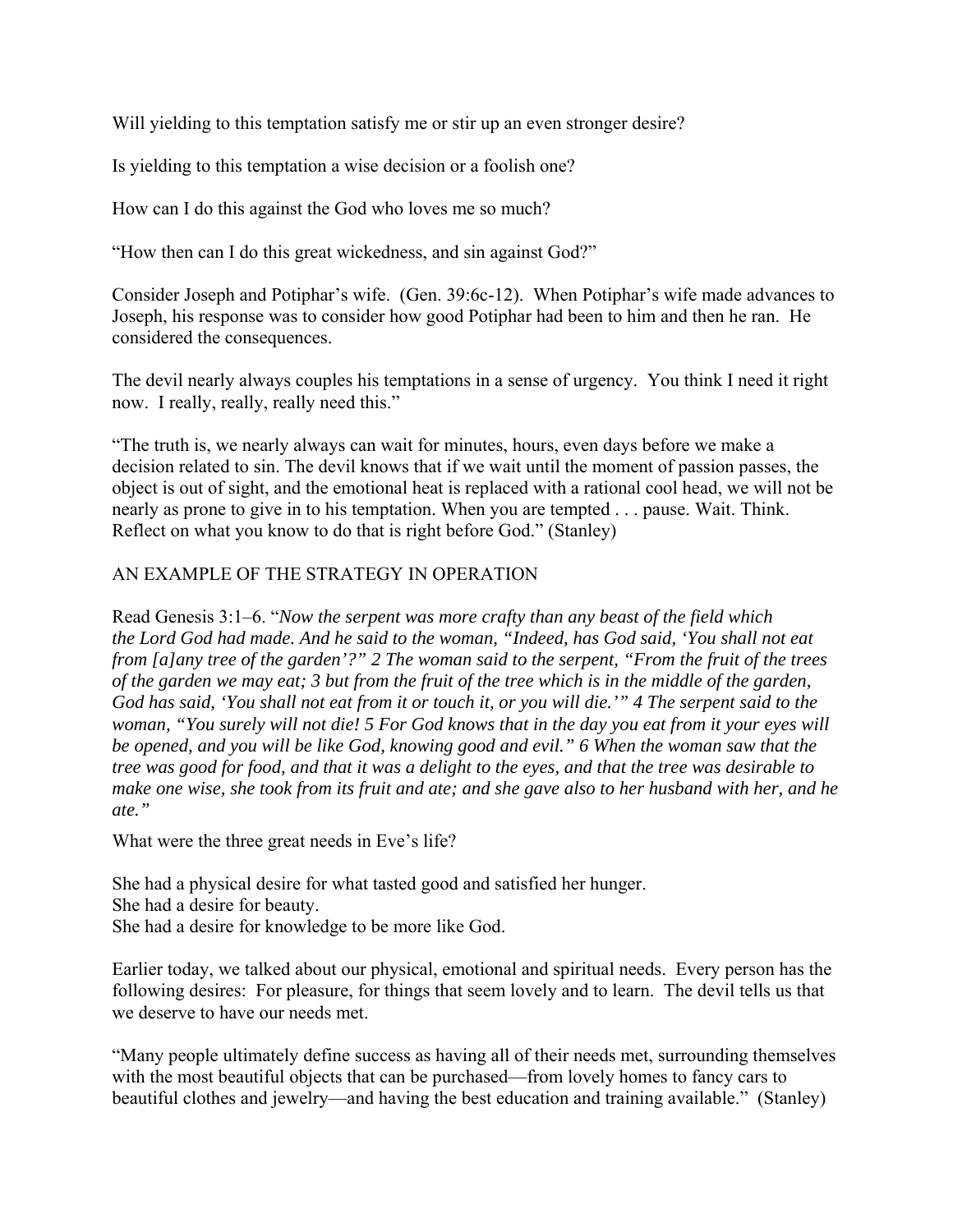# ANTICIPATING AND AVOIDING SATAN'S TEMPTATIONS

You need to address two main areas of your life.

#### YOUR CURRENT NEED AND NEED LEVEL

Consider what is the greatest need in your life right now? Don't tell us. Just think about it.

If a person who believes he is being punished unfairly for something he did not do. The more he dwells on the injustice he is feeling, the more he feels compelled to do something about the injustice. The more he dwells on what he might do, the closer he comes to taking action on the idea—he begins to plot and plan ways in which he might take justice into his own hands.

The person falsely concludes, "God doesn't love me. God doesn't care about this pain I'm feeling. God isn't going to do anything to give me the justice I deserve. I need to take care of this myself."

This is why people suddenly seem to go berserk and kill innocent people, They have been dwelling on an unmet need in their lives, and rather than trust God to meet that need, they have been stewing in their pain and brewing up ways in which they might handle the pain of their injustice.

The greater the feelings of need in your life, the more vulnerable you are. People seem to think that if we reach a certain level of spiritual maturity, then we will become immune to temptation. Not so! Never forget that the devil even attacked Jesus, the Son of God, with intense temptation!

What can you do?

Identify the situations and times in which you feel the most vulnerable. Take action to change those situations and to eliminate those vulnerable times.

#### YOUR GENERAL "BENT" TOWARD SIN

Every person seems to have a predisposition toward a particular sin or sins. What are the three big categories of sin are described in 1 John 2:16? "*For all that is in the world, the lust of the flesh and the lust of the eyes and the boastful pride of life, is not from the Father, but is from the world."* 

the lust of the flesh - To lust is to crave, to have an intense and insatiable desire for

the lust of the eyes - The lust of the eyes refers to things that we see and just have to have. Covetousness, jealousy, and greed.